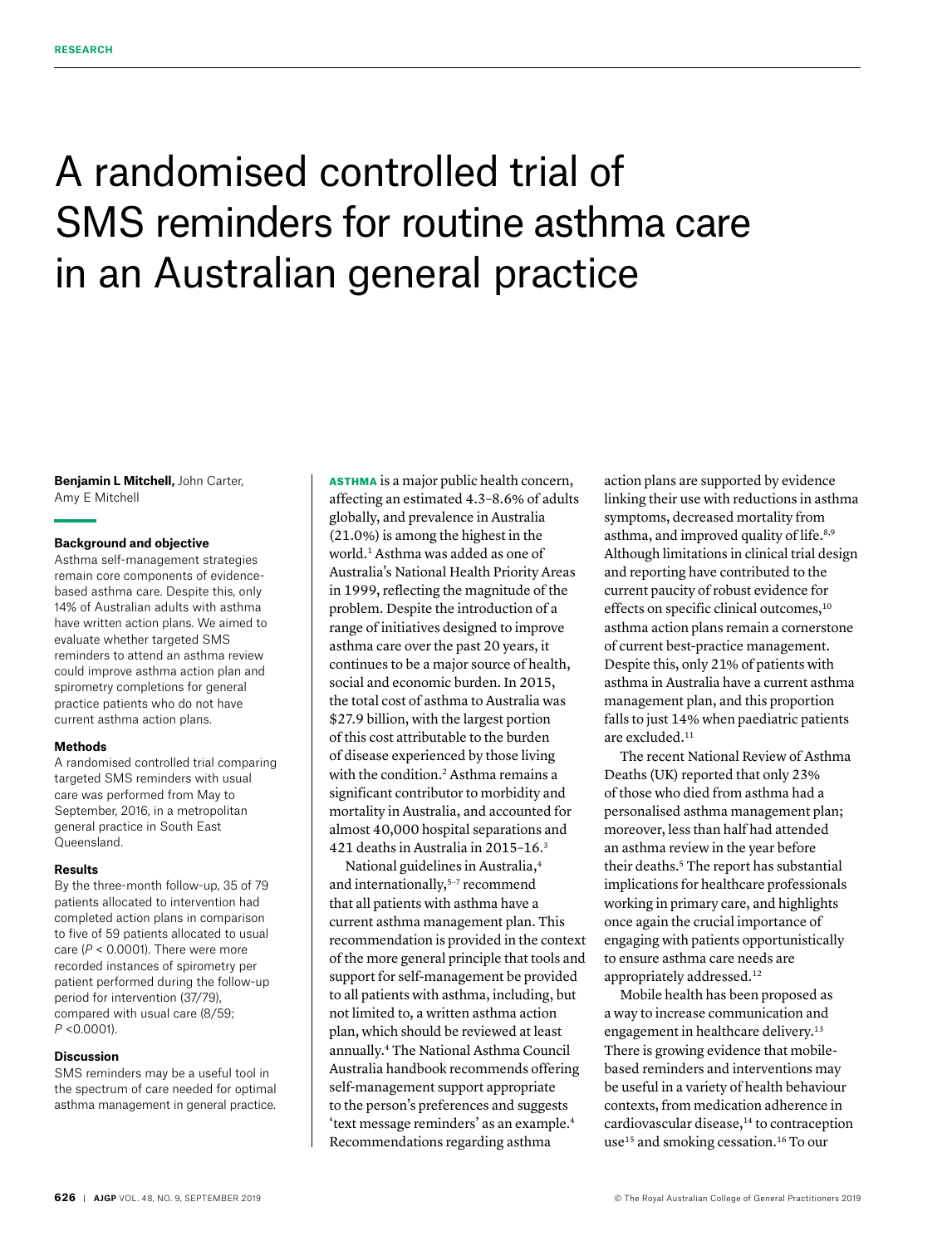knowledge, however, the only published studies to date that have examined the use of SMS technology in asthma management have been limited to evaluations of the use of SMS technology for improving asthma medication use<sup>17</sup> and reducing appointments.18 The use of SMS to improve patient recall in the adult asthma management context has yet to be tested.

The aim of this study was to test the effect of SMS reminders for active patients with asthma who do not have a current asthma action plan, by sending an SMS prompt to attend their usual family practice clinic for an asthma review. Specifically, we hypothesised that a greater proportion of the intervention group would have 1) a written asthma plan and 2) spirometry completed during the study follow-up period, compared with the control group.

## **Methods**

A randomised controlled trial study design was used. Ethics clearance was obtained from The University of Queensland Medical Research Ethics Committee (#2015001477). This trial was conducted in a suburban Brisbane general practice servicing a standardised whole patient equivalent population of 8225 patients. The practice employs 7.8 full-time equivalent (FTE) general practitioners (GPs), and is larger than the average Australian general practice (5.5 FTE GPs).19 The Socio-Economic Indexes for Areas (SEIFA) index for the suburb places it at the 51st centile, close to the mean for economic disadvantage in Australia,<sup>20</sup> and the demographics of the local population are similar to those of the broader Australian population in terms of sex, age, income, employment and proportion of Aboriginal and Torres Strait Islander residents.21

Recruitment took place from May to July, 2016. The primary care patient database was interrogated for eligible patients based on a previous diagnosis of asthma and no current asthma management plan. Patients were eligible to participate if they 1) had asthma recorded as a diagnosis in their active past history, 2) were active patients of

the practice (defined as attending at least twice in the past two years), 3) were aged ≥18 years, 4) had not had an asthma management plan completed in the preceding 12 months, 5) had a mobile phone number attached to their clinic record and 6) had previously consented to receive SMS reminders from the practice.

## **Procedure**

Eligible patients were mailed detailed written study information, a consent form and a reply-paid envelope, and were directed to complete and return the consent form if they wished to participate. An SMS reminder, followed by a phone call, were used to contact non-responders after two and four weeks, respectively, to assess willingness to participate and obtain written consent. Fully automated participant randomisation was performed by purpose-designed computer software (Reminder Plus, Literra Health), which used a random-number generator to achieve simple randomisation without stratification, randomly allocating participants to either the intervention or control group and ensuring the researchers who assessed the outcomes and analysed the data (BLM, JC, AEM) remained blinded to group allocation. The software was also used to send the automated SMS reminders to participants allocated to the intervention group while preserving researcher blinding. Only once data analysis was complete were the data unmasked by investigators.

## **Intervention**

Approximately 30 days after enrolment, patients in the intervention group were sent a brief SMS:

'Hello. The doctors at [Name] Clinic have recommended that you attend for an asthma health check & management plan. Please phone [contact number] to arrange your appointment. With kind thanks, [Name] Clinic.'

A second SMS was automatically sent four weeks later to the intervention group participants who had not yet made an

appointment. The control group received care as usual, which may have included opportunistic asthma care. Following usual clinic practice, patients in either group who specifically requested an appointment for asthma care were seen by a practice nurse in the dedicated asthma clinic as well as by a GP, whereas patients who booked an appointment without citing a reason were given an appointment only with their GPs, who performed usual care. Treating clinicians were blinded to allocation unless the patient disclosed that their visit had been prompted by an SMS reminder; however, no clinicians reported this type of disclosure from patients. No adverse effects, harms or unintended consequences of the intervention were identified.

## **Outcomes**

The primary outcome was recorded completion of a current asthma management plan during the three-month follow-up period. The secondary outcome was recorded completion of spirometry during the three-month follow-up period. At study conception, it was intended that attendance at the clinic for asthma care would be recorded as a primary outcome measure; however, data for attendances specifically for asthma care were unable to be retrieved, as the practice software was unable to reliably distinguish between asthma-related and non–asthma related attendances. Instead, we chose spirometry as a second important indicator of asthma care. Primary and secondary outcome data were collected from participants' clinic records by JC at the end of the three-month follow-up periods (August– September, 2016). Data for other patient characteristics (age, sex, smoking status, relationship status, medication use) were collected from the clinic database at the time of study enrolment.

## **Statistical analyses**

Data were analysed using SPSS statistical software version 24. Outcome data were collected from the primary care database and manually entered; 50% of data were compared to the source database to verify accuracy. Chi-squared tests were used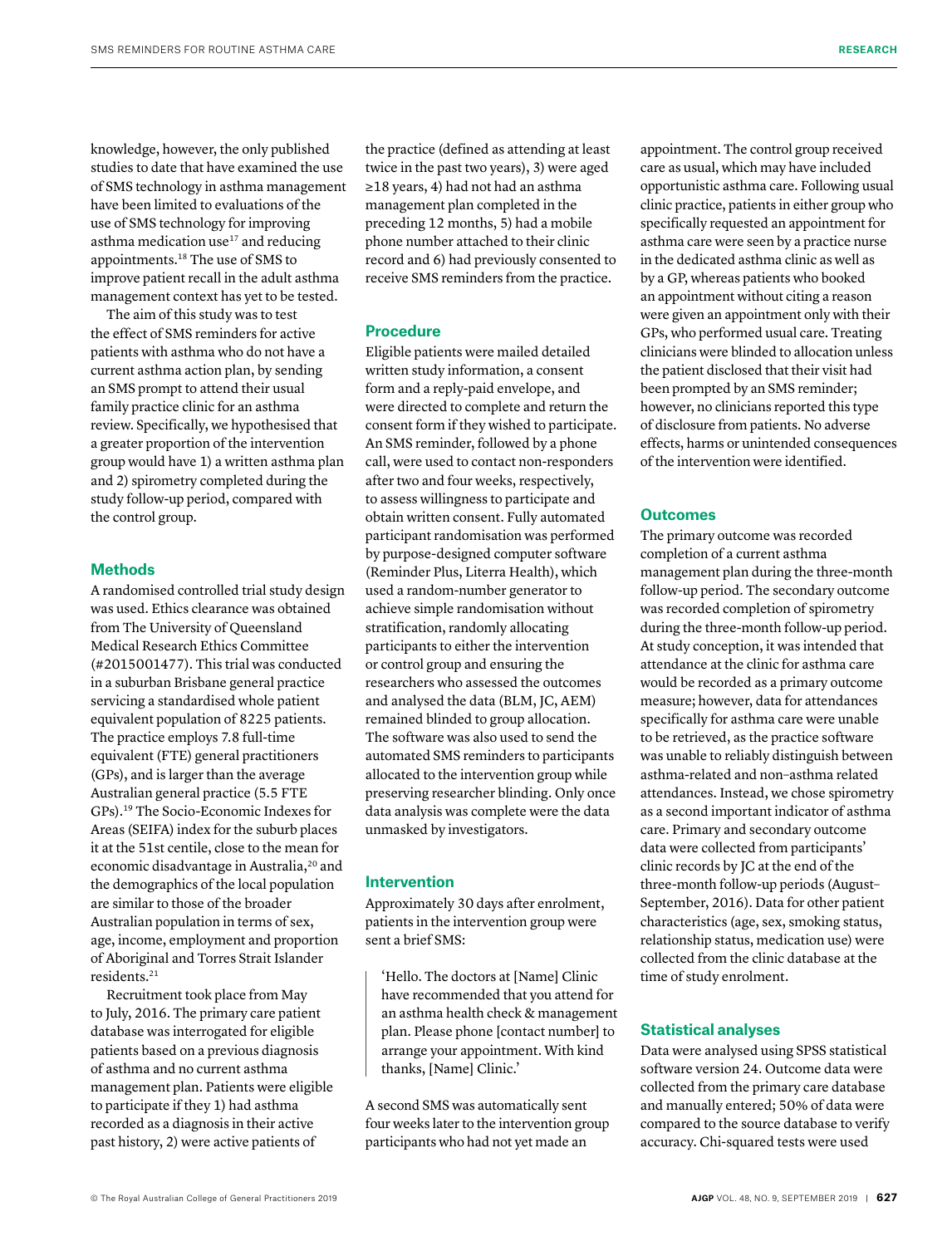to compare differences in proportions of the outcome variables between the intervention and control groups. To detect a medium effect (Cranmer's  $\phi$  = 0.30) with a type one error of 5%  $(α = 0.05)$  and power of 80% (β = 0.80), we required 44 participants in each group  $(n = 88$  for this two-group study). As this number was close to our estimates of maximum likely enrolment, we chose to recruit as many participants as possible. There were no missing data on primary or secondary outcome measures. Analyses were conducted using an intention-to-treat approach. There was no loss to follow-up, and no cross-over of participants between intervention and control groups.

## **Results**

Of 588 eligible patients, 138 consented to participate in the study (response rate 23%) and none were lost to follow-up. Progress of participants through the study is detailed in Figure 1. Participant characteristics are described in Table 1.

Intervention effects are summarised in Table 2. In the usual care (control) group, five of 59 (8.47%) participants had a completed asthma plan by the end of the follow-up period, compared with 35 of 79 (44.30%) participants in the intervention group (odds ratio [OR]: 8.59; 95% confidence interval [CI]: 3.10, 23.78; *P* < 0.0001). This represents a number needed to treat (NNT) of three (95% CI: 2.00, 4.60). Similarly, there were significant differences between groups for the proportion of participants who had spirometry performed during the follow-up period (OR: 5.62; 95% CI: 2.36, 13.36, *P* = 0.0001). Effect sizes for asthma action plan and spirometry completion (based on chi-squared statistics) were moderate ( $\phi$  = 0.39 and 0.35, respectively).

#### **Discussion**

We report one of the first studies to test the efficacy of an SMS reminder service for improving attendance at a general practice clinic for two important aspects of routine asthma care – completion of an asthma action plan and spirometry. One other study, by Holton et al in 2010, has evaluated a systematic approach to care of asthma in Australian general practice,<sup>22</sup> which incorporated a postcard reminder system followed up with a phone call (if required) to prompt patient attendance for an asthma review. In contrast to the present study, Holton et al's study tested a wider intervention including clinician education, service incentives and setting up a practice register; thus, the reminder was only one part of a multicomponent intervention. While they reported an increase in the provision of asthma management plans over a 12-month follow-up period, their rate of completed action plans was lower than in our study, suggesting that SMS reminders may be a more effective method of increasing attendance. In fact, our study showed a clinically significant difference of 35.83% in the proportion of completed asthma action plans, representing an NNT of three. While our study did not test the implementation of a multifaceted intervention per se,

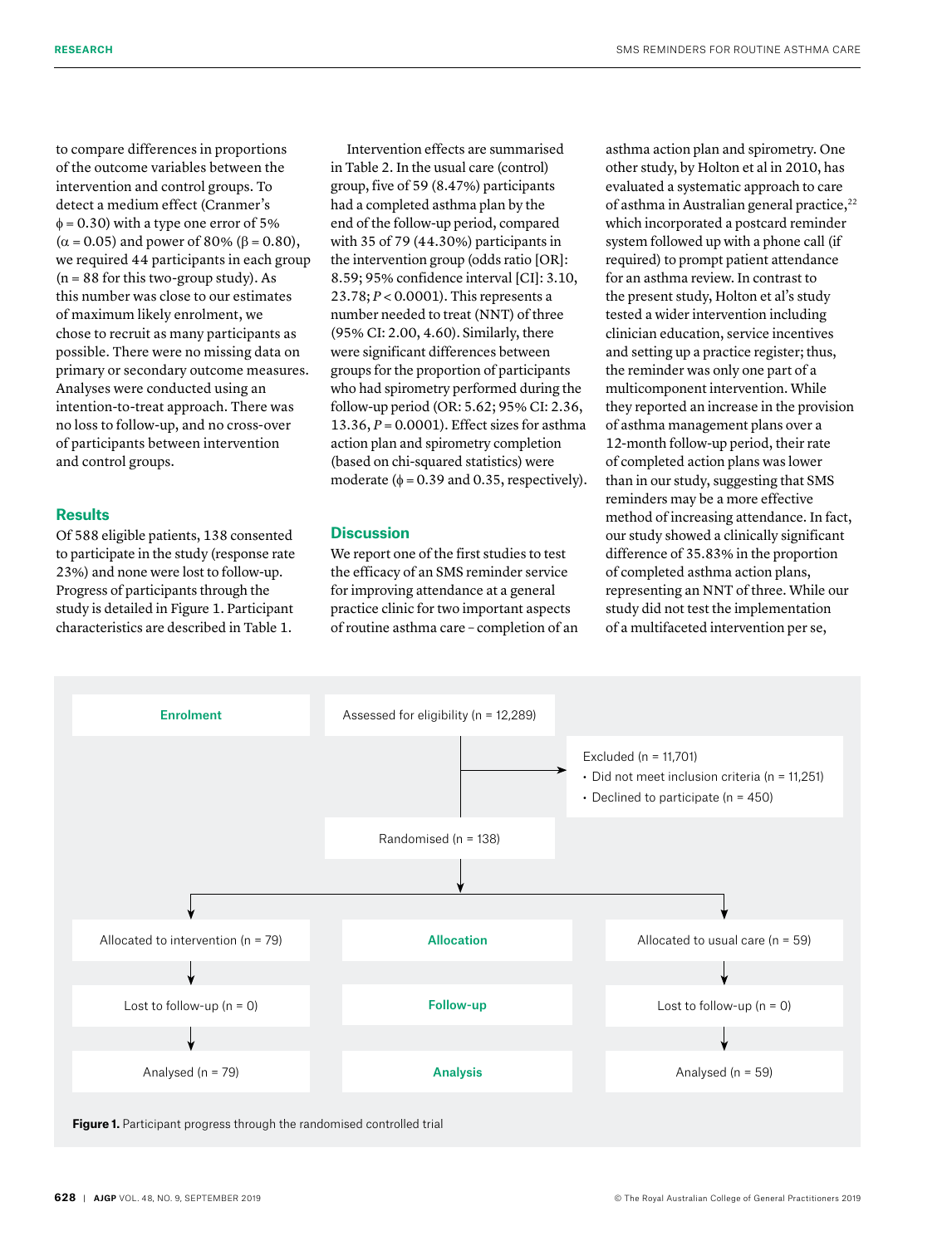| <b>Characteristic</b>                 |                    | Usual care ( $n = 59$ )   | Intervention ( $n = 79$ ) |  |
|---------------------------------------|--------------------|---------------------------|---------------------------|--|
|                                       |                    | Mean ± standard deviation | Mean ± standard deviation |  |
| Age (years)                           |                    | $53.14 \pm 15.58$         | $52.29 \pm 17.00$         |  |
| BMI* (kg/m <sup>2</sup> )             |                    | $32.38 \pm 7.75$          | $28.32 \pm 5.45$          |  |
|                                       |                    | % (n)                     | % (n)                     |  |
| Age by group (years)                  | $18 - 34$          | 5.1(3)                    | 13.9 (11)                 |  |
|                                       | $35 - 49$          | 40.0 (23)                 | 29.1 (23)                 |  |
|                                       | $50 - 64$          | 32.2 (19)                 | 31.6 (25)                 |  |
|                                       | $\geq 65$          | 23.7(14)                  | 25.3 (20)                 |  |
| BMI (kg/m <sup>2</sup> ) by category* | < 18.50            | $\qquad \qquad -$         | 2.9(2)                    |  |
|                                       | 18.50-24.99        | 18.5(10)                  | 22.9 (16)                 |  |
|                                       | 25.00-29.99        | 44.4 (24)                 | 40.0 (28)                 |  |
|                                       | $\geq 30.00$       | 55.5 (30)                 | 34.3 (24)                 |  |
| <b>Sex</b>                            | Male               | 30.5(18)                  | 34.2 (27)                 |  |
|                                       | Female             | 69.5 (41)                 | 65.8 (52)                 |  |
| <b>Smoking status</b>                 | Current            | 20.3 (12)                 | 14.3(11)                  |  |
|                                       | Past               | 23.7(14)                  | 23.4 (18)                 |  |
|                                       | Never              | 55.9 (33)                 | 62.3 (48)                 |  |
| Relationship status <sup>t</sup>      | Married/de facto   | 54.5 (30)                 | 58.1 (43)                 |  |
|                                       | Divorced/separated | 3.6(2)                    | 9.5(7)                    |  |
|                                       | Widowed            | 5.5(3)                    | 6.8(5)                    |  |
|                                       | Single             | 36.4 (20)                 | 25.7(19)                  |  |
|                                       |                    |                           |                           |  |

*\*Data are missing for five usual care group cases and nine intervention group cases; underweight: <18.50 kg/m2, normal: 18.50–24.99 kg/m2, overweight: 25.00–29.99 kg/m2, obese: ≥30.00 kg/m2.*

*†Data are missing for four usual care group cases and five intervention group cases. BMI, body mass index; –, no data*

## **Table 2. Effect of SMS reminders on asthma action plan and spirometry completion**

| <u>, as a change of the followed the assume well in plan and the childing the children and</u> |                       |       |                           |       |                          |       |          |  |  |  |
|------------------------------------------------------------------------------------------------|-----------------------|-------|---------------------------|-------|--------------------------|-------|----------|--|--|--|
| <b>Outcome</b>                                                                                 | Usual care $(n = 59)$ |       | Intervention ( $n = 79$ ) |       | Difference in % [95% CI] |       | P value  |  |  |  |
|                                                                                                | n                     | ℅     | n                         |       |                          |       |          |  |  |  |
| Completed action plans                                                                         |                       | 8.47  | 35                        | 44.30 | 35.83 [21.46, 47.79]     | 20.91 | < 0.0001 |  |  |  |
| Completed spirometry                                                                           |                       | 13.56 | 37                        | 46.84 | 33.28 [18.01, 45.98]     | 16.90 | < 0.0001 |  |  |  |
| CI, confidence interval                                                                        |                       |       |                           |       |                          |       |          |  |  |  |

it did show a translation from planned appointment to provision of asthma action plan, suggesting that planned visits allow the time needed for GPs to develop or update action plans as part of asthma management. Our study engaged existing practice nurses to provide asthma care, and this aspect of our asthma care service is likely to be similar across other practices in Australia.

This study has several limitations. First, we included only participants who consented to participate, introducing potential for selection bias as patients who refused participation might also be less likely to respond to this type of intervention. Moreover, a relatively low response rate (23%), while comparable with other research in the general practice context, limits the

generalisability of our results. However, our target population comprised only those who did not have a current asthma action plan, and so probably included people with milder asthma and/or those who are not engaged in their asthma care, demonstrating the potential for this type of intervention to engage hard-to-reach patients who do not present for routine asthma care.